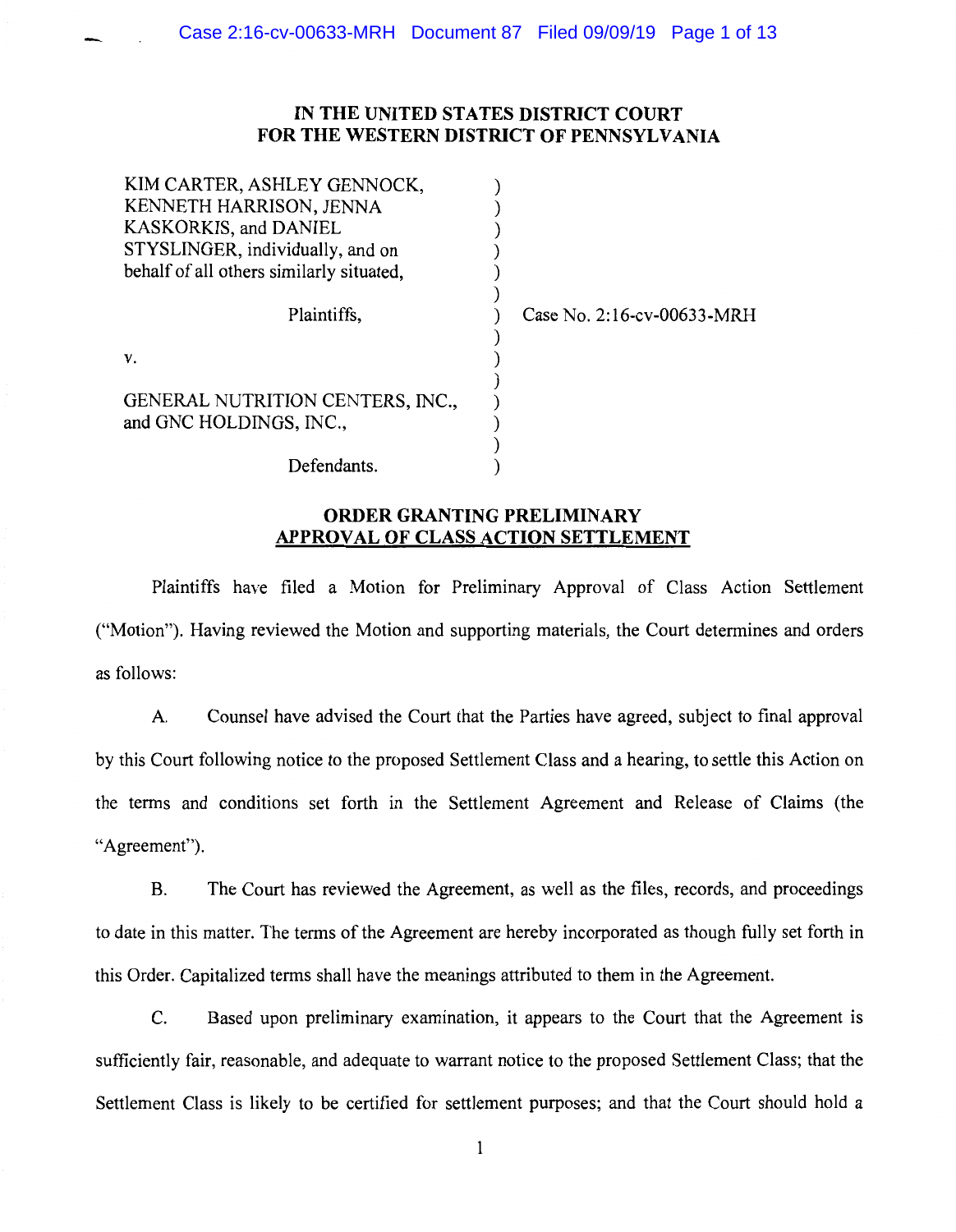hearing after notice to the Settlement Class to determine whether to certify the Settlement Class and enter a Settlement Order and Final Judgment in this action, based upon that Agreement.

Based upon the foregoing, the Court finds and concludes as follows:

1. *Preliminary Approval of Proposed Settlement.* The Agreement, including all exhibits thereto, is preliminarily approved as fair, reasonable and adequate. The Court finds that (a) the Agreement resulted from extensive arm's-length negotiations, with participation of an experienced mediator, and (b) the Agreement is sufficient to warrant notice thereof to members of the proposed Settlement Class and the Fairness Hearing described below.

2. The Court is Likely to Grant Class Certification for Settlement Purposes Only.

(a) Pursuant to Fed. R. Civ. P. 23(b)(3) and (e)(1)(B), the Court finds that it is likely to certify, for settlement purposes only, the following Settlement Class:

> All persons and entities who, from January 1, 2012, through and including the date of Preliminary Approval of the Settlement Agreement (the "Class Period") purchased any product on sale or through a promotion from GNC's website at www.GNC.com.

The Settlement Class will not include Defendants, any affiliate, parent, or direct or indirect subsidiary, or any entity that has a controlling interest therein, or their current or former directors, officers, managers, employees, partners, advisors, counsel, and their immediate families. The Settlement Class also will not include any persons who validly request exclusion from the Settlement Class.

(b) The Court makes the following preliminary findings:

(1) The proposed Settlement Class likely satisfies Fed. R. Civ. P.  $23(a)(1)$  because the Settlement Class appears to be so numerous that joinder of all members is impracticable;

(2) The proposed Settlement Class likely satisfies Fed. R. Civ. P.  $23(a)(2)$  because there appear to be questions of law or fact common to the Settlement Class;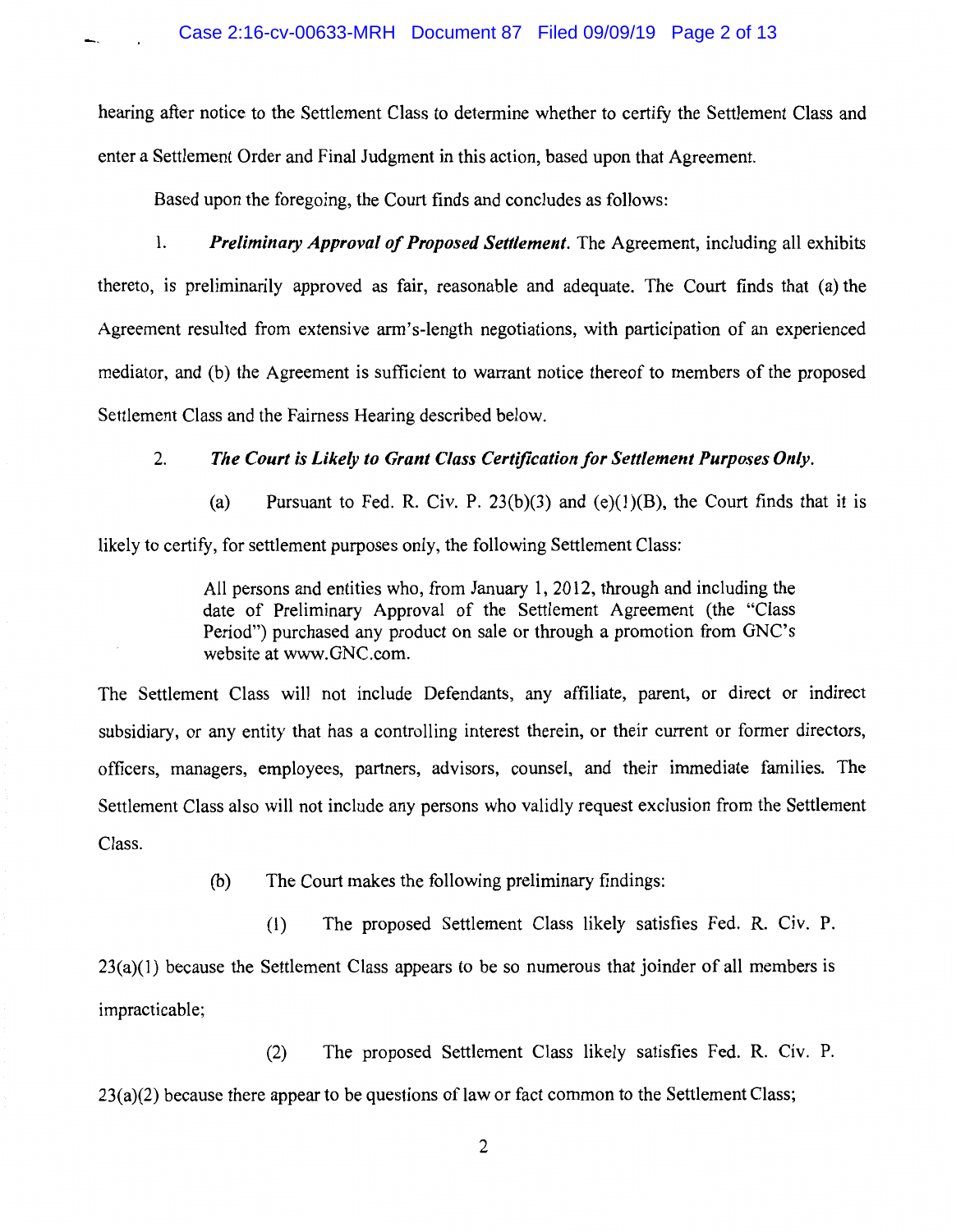-

(3) The proposed Settlement Class likely satisfies Fed. R. Civ. P. 23(a)(3) because the claims of the Representative Plaintiffs named in the caption appear to be typical of the claims being resolved through the proposed settlement;

(4) The proposed Settlement Class likely satisfies Fed. R. Civ. P. 23(a)(4) because the Representative Plaintiffs appear to be capable of fairly and adequately protecting the interests of the above-described Settlement Class in connection with the proposed settlement and because counsel representing the Settlement Class are qualified, competent, and capable of prosecuting this action on behalf of the Settlement Class.

(5) The proposed Settlement Class likely satisfies the requirements of Fed. R. Civ. P. 23(b)(3) because, for purposes of settlement approval and administration, common questions of law and fact appear to predominate over questions affecting only individual Settlement Class Members and because settlement with the above-described Settlement Class appears to be superior to other available methods for the fair and efficient resolution of the claims of the Settlement Class. The Settlement Class appears to be sufficiently cohesive to warrant settlement by representation.

(c) At or after the Fairness Hearing, the Court will make a final determination under Rule  $23(e)(2)$  as to whether to exercise its discretion to certify a settlement class, and whether to formally appoint the proposed Class Representatives and proposed Class Counsel.

3. *Representative Plaintiffs.* For settlement purposes only, the Court is likely to appoint Plaintiffs Kim Carter, Ashley Gennock, Kenneth Harrison, Jenna Kaskorkis, and Daniel Styslinger as Representative Plaintiffs pursuant to Rule 23 of the Federal Rules of Civil Procedure, and will likely find that, for settlement purposes only, Representative Plaintiffs have and will fairly and adequately protect the interests of the Settlement Class.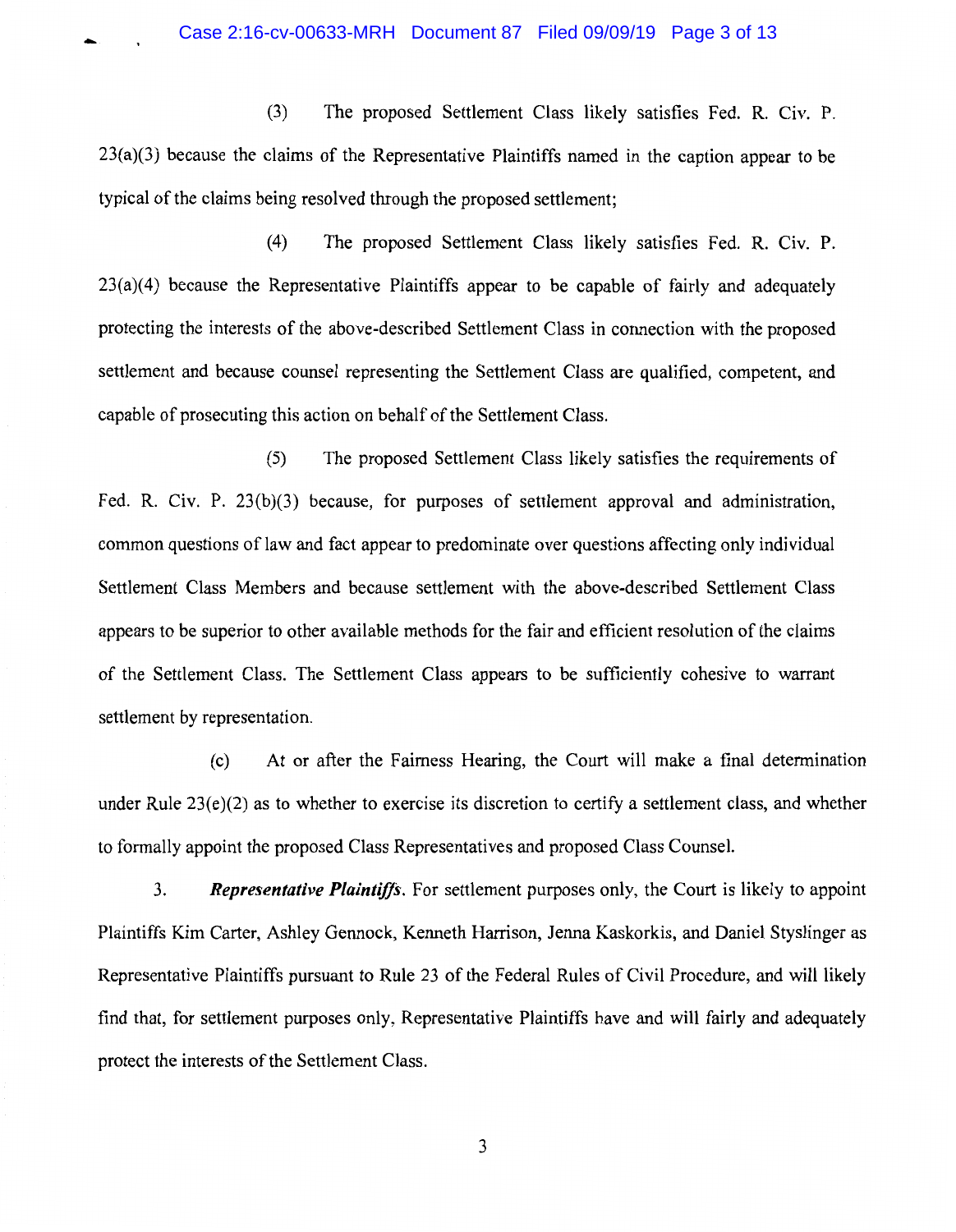-

4. Class Counsel. For settlement purposes only, the Court is likely to appoint Ahdoot & Wolfson, PC, Finkelstein & Krinsk LLP, Mansour & Sucui PLLC, Carlson Lynch, LLP, and Nathan & Associates, APC as counsel for the Settlement Class ("Class Counsel"). For purposes of these settlement approval proceedings, the Court will likely find that Class Counsel are competent and capable of exercising their responsibilities as Class Counsel.

5. *Settlement Administrator.* The Court appoints Angeion Group as the Settlement Administrator, which shall fulfill the Settlement Administration functions, duties, and responsibilities of the Settlement Administrator as set forth in the Agreement and this Order.

6. *Fairness Hearing.* A final approval hearing (the "Fairness Hearing") shall be held before this Court on December 19, 2019 at 2:00 p.m., to determine whether the Agreement is fair, reasonable, and adequate and should be given final approval, and whether the Settlement Class should be certified. Papers in support of final approval of the Agreement and proposed Class Counsel's application for an award of attorneys' fees and expenses (the "Fee Application"), and for Service Payments to the proposed Representative Plaintiffs (the "Service Payment Application") shall be filed with the Court according to the schedule set forth in Paragraphs 14 and 15, below. The Court may postpone, adjourn, or continue the Fairness Hearing without further notice to the Settlement Class. After the Fairness Hearing, the Court may enter a Class Certification Order, Settlement Order and Final Judgment in accordance with the Agreement (the "Final Judgment"), which will adjudicate the rights of the Settlement Class Members with respect to the claims being settled.

7. *Class Notice.* The Court approves the form and content of the notices substantially in the forms attached as Exhibits B and E to the Agreement. Defendants shall comply with the notice requirements of Section VII of the Agreement. In compliance with that Section, beginning no later than fourteen (14) days after entry of this Order, Defendants shall cause notice to be delivered in the manner set forth in the Agreement to all proposed Settlement Class Members who can be identified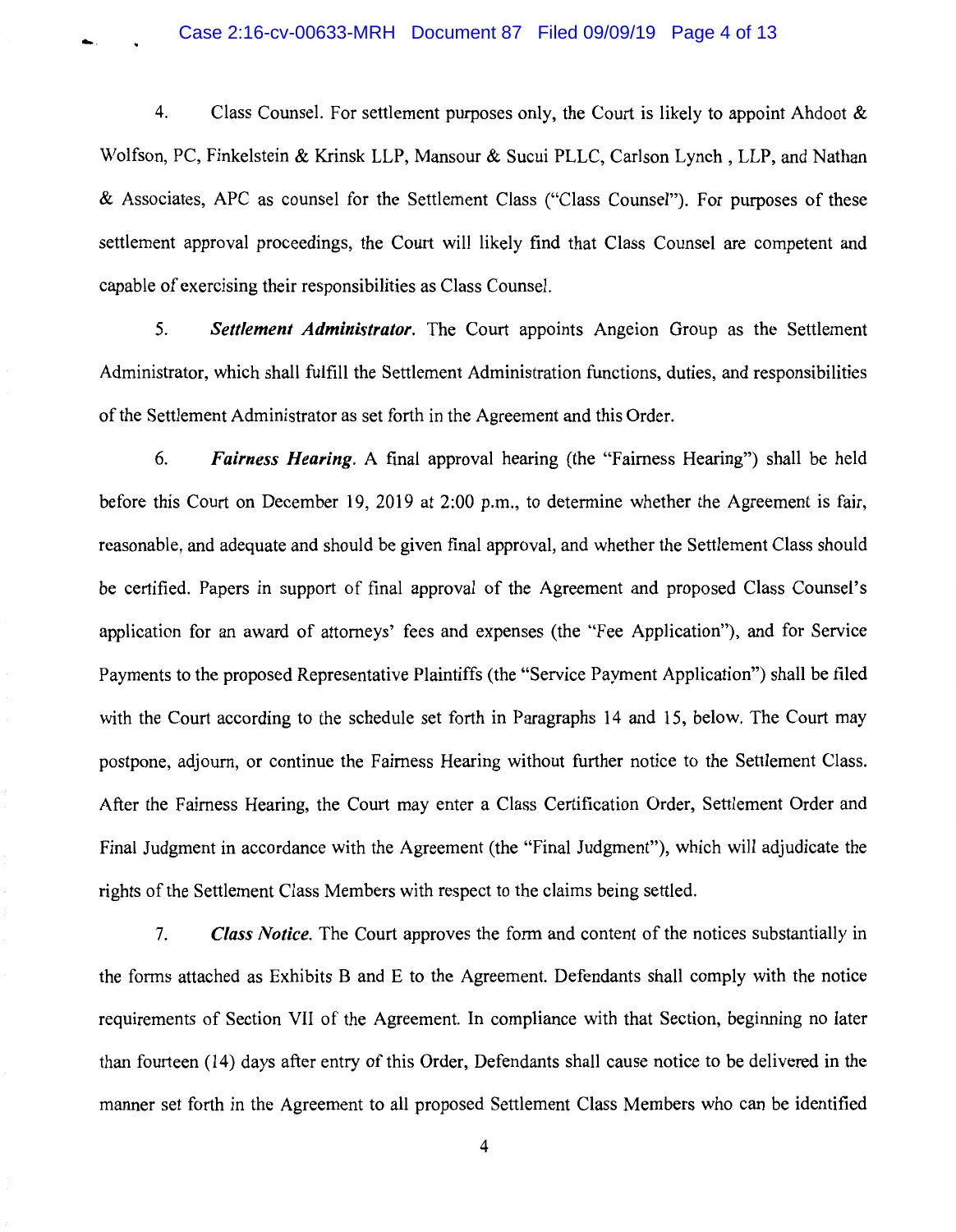#### Case 2:16-cv-00633-MRH Document 87 Filed 09/09/19 Page 5 of 13

with reasonable effort. Class Notices sent by U.S. Mail or email shall be substantially in the form attached as Exhibit E to the Agreement, and a notice substantially in the form attached as Exhibit B to the Agreement shall be posted at a website, the Internet address for which shall be disclosed in the notices transmitted by U.S. Mail and email.

8. *Filing of CAFA Notice*. Before the Fairness Hearing, Defendants shall cause to be filed with the Court proof of compliance with the notice provisions of the Class Action Fairness Act of2005 ("CAFA"), 28 U.S.C. § 1715.

9. *Findings Concerning Class Notice.* The Court finds that the Class Notice and the manner of its dissemination described in Paragraph 7 above and Section VII of the Agreement constitutes the best practicable notice under the circumstances and is reasonably calculated, under all the circumstances, to apprise proposed Settlement Class Members of the pendency of this action, the terms of the Agreement, and their right to object to or exclude themselves from the proposed Settlement Class. The Court finds that the notice is reasonable, that it constitutes due, adequate and sufficient notice to all persons entitled to receive notice, and that it meets the requirements of due process, Rule 23 of the Federal Rules of Civil Procedure, and any other applicable laws.

10. *Exclusion from Settlement Class.* Each proposed Settlement Class Member who wishes to exclude himself or herself from the Settlement Class and follows the procedures set forth in this Paragraph shall be excluded. Any potential member of the Settlement Class may, prior to the Opt-Out and Objection Deadline sign and mail a notice of intention to opt out of the Settlement to the Settlement Administrator (in no particular format, but which contains the potential Settlement Class Member's name, address, and telephone number and the words "opt out," "exclusion," or words to that effect clearly indicating an intent not to participate in the Settlement), at the address set forth in the Class Notice. All such written requests must be postmarked by seventy-five (75) days after the entry of this Order. All persons who properly request exclusion from the Settlement Class shall not be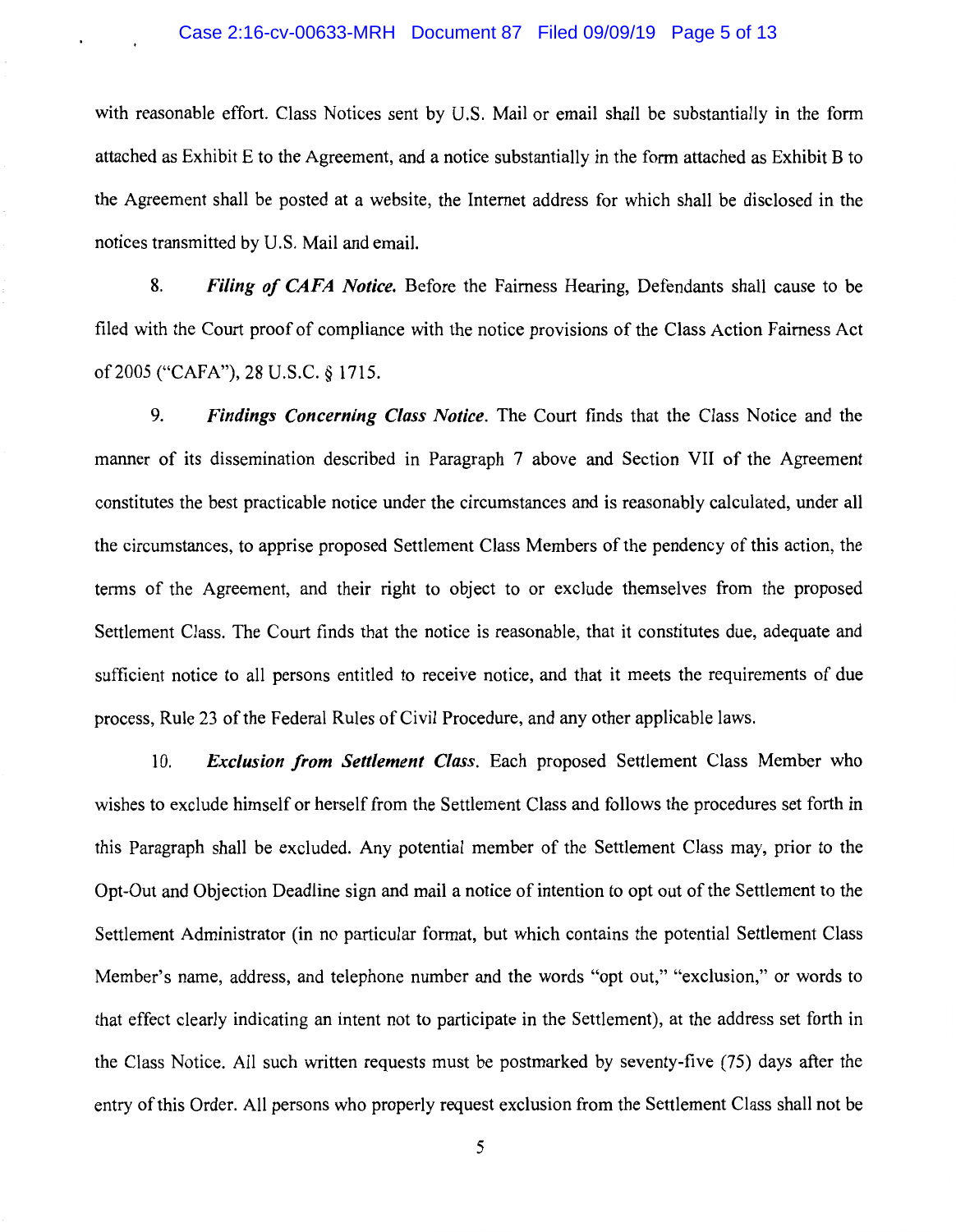#### Case 2:16-cv-00633-MRH Document 87 Filed 09/09/19 Page 6 of 13

Settlement Class Members and shall have no rights with respect to, nor be bound by, the Agreement, should it be finally approved. The names of all such excluded individuals shall be attached as an exhibit to any Final Judgment.

11. *Right to Abrogate Agreement* In the event more than a previously-agreed number of Settlement Class Members to whom Defendants transmit notice timely exclude themselves from the Settlement Class, Defendants shall have the unilateral right to abrogate the Agreement by written notice of abrogation to Class Counsel in accordance with the procedures set forth in the Agreement. If Defendants exercise its right to abrogate the Agreement, then all aspects of the Agreement and the settlement underlying it, including but not limited to the agreement not to oppose certification of the Settlement Class for settlement purposes only, shall be altogether null and void, and no aspect of the Agreement, the settlement, or this Order shall serve as legal precedent or as any basis for legal or factual argument in this or any other case.

12. *Claims Procedures.* The Court approves the claims procedures set forth in the Agreement. The Court approves the form and content of the Claim Form substantially in the form attached as Exhibit A to the Agreement. A properly executed Claim Form must be submitted as required in the Class Notice over the Internet or postmarked no later than seventy- five (75) days after entry of this Order. Such deadline may be further extended by Court Order. Each Claim Form shall be deemed to have been submitted when submitted over the Internet or postmarked (if properly addressed and mailed by first-class mail, postage prepaid), provided such Claim Form is actually received no later than seventy-five (75) days after entry of this Order. Any Claim Form submitted in any other manner shall be deemed to have been submitted when it was actually received at the address designated on the Claim Form.

13. *Costs of Class Notice and Claims Processing.* Defendants shall bear all costs of notice to the Settlement Class of the pendency and settlement of the Action and of processing claims.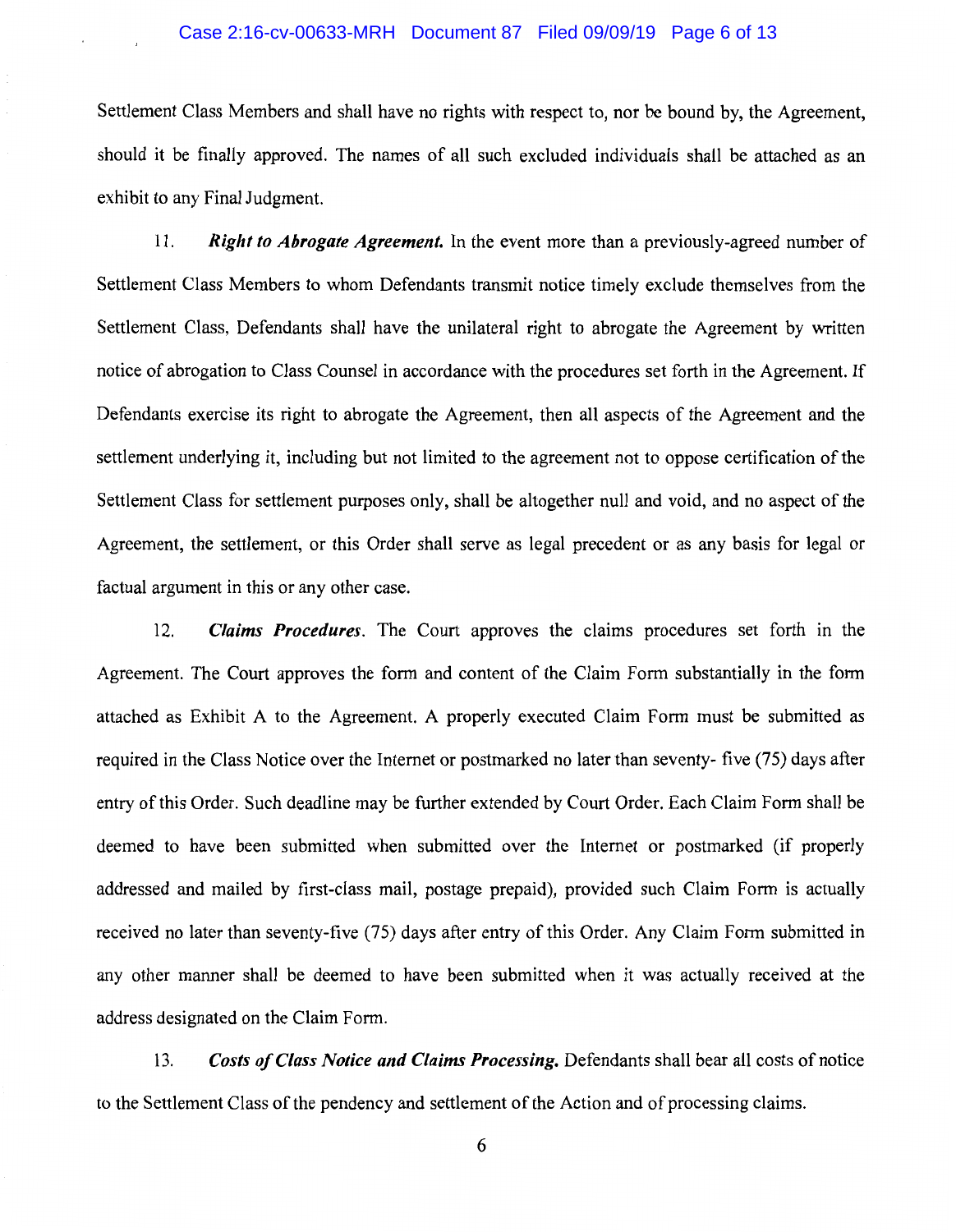## 14. *Objections and Appearances.*

(a) *Written Objections.* Any proposed Settlement Class Member who has not timely submitted a written request for exclusion from the Settlement Class, and thus is a likely Settlement Class Member at the time of the Fairness Hearing, may object to the fairness, reasonableness, or adequacy of the Agreement, the Fee Application and Service Payment Application. Any Settlement Class Member who wishes to object to the Settlement, must file his or her objection with the Court (together with any briefs, papers, statements, or other materials that the Settlement Class Member wishes the Court to consider) and serve the objection on proposed Class Counsel and GNC's Counsel at the addresses specified in the Class Notice, postmarked no later than November 23, 2019, e.g. within seventy-five (75) days after entry of this Order. The objection must be personally signed by the objector, and must include: (1) the objector's name and address; (2) an explanation of the basis upon which the objector claims to be a Settlement Class Member; (3) a statement as to whether the objection applies only to the objector, a specific subset of the class, or the entire class; (4) all grounds for the objection, including all citations to legal authority and evidence supporting the objection; (5) the name and contact information of any and all attorneys representing, advising, or in any way assisting the objector in connection with the preparation or submission of the objection or who may profit from the pursuit of the objection (the "Objecting Attorneys"); and (6) a statement indicating whether the objector intends to appear at the Fairness Hearing (either personally or through counsel who files an appearance with the Court in the *Gennock* Action in accordance with the Local Rules). If a Settlement Class Member or any of the Objecting Attorneys has objected to any class action settlement where the objector or the Objecting Attorneys asked for or received any payment in exchange for dismissal of the objection, or any related appeal, without any modification to the settlement, then the objection must include a statement identifying each such case by full case caption. Any objection not timely made in this manner shall be waived and forever barred.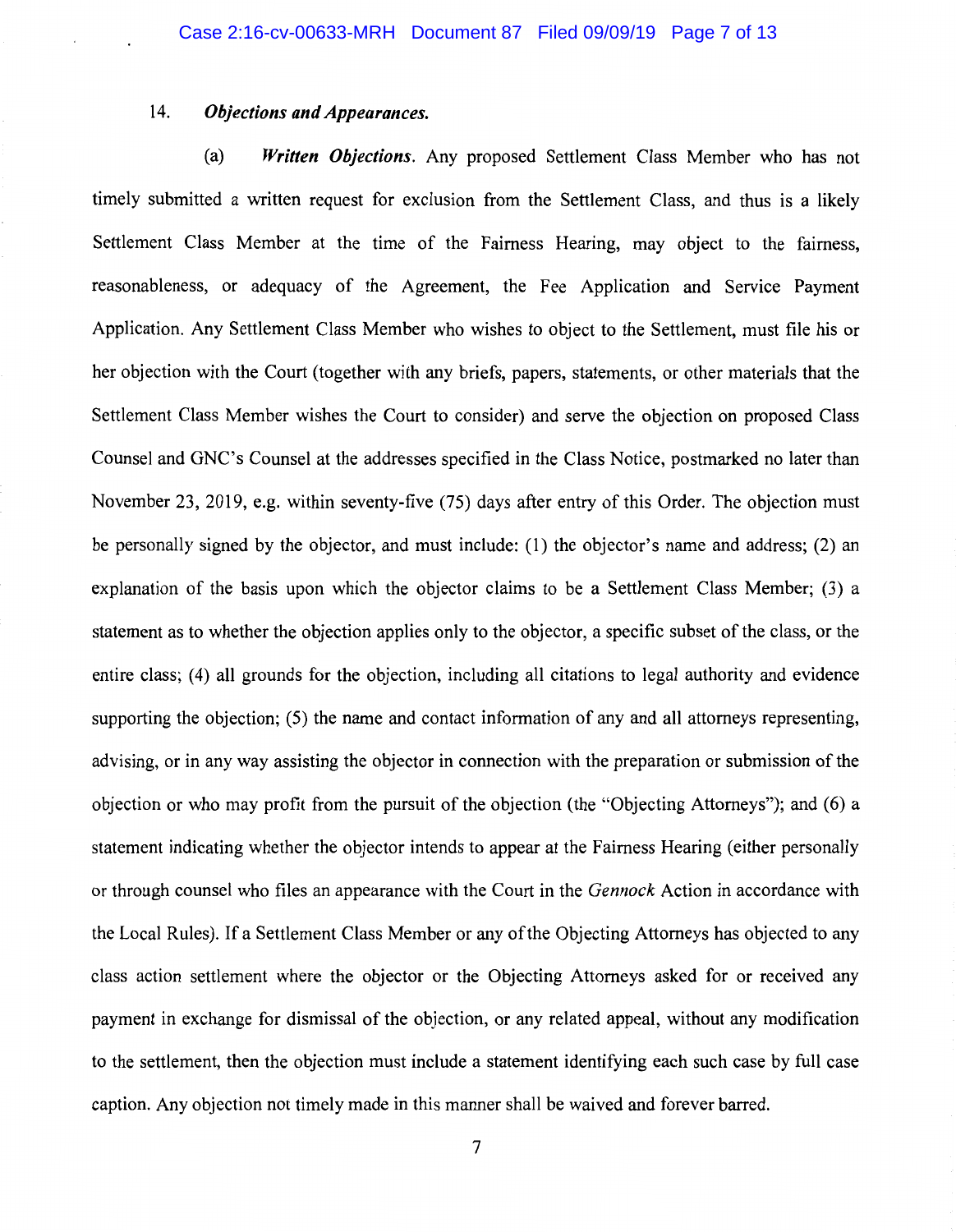#### Case 2:16-cv-00633-MRH Document 87 Filed 09/09/19 Page 8 of 13

(b) *Appearance at Fairness Hearing.* Any objecting Settlement Class Member who intends to object and appear at the Fairness Hearing must file a Notice of Intention to Appear with the Court by the Opt-Out and Objection Deadline, which is seventy-five (75) days after entry of this Order. Any Settlement Class Member who does not timely deliver a written objection and notice of intention to appear by the Opt-Out and Objection Deadline, in accordance with the requirements of this Order, shall not be permitted to object or appear at the Fairness Hearing, except for good cause shown, and shall be bound by all proceedings, orders and judgments of the Court.

(c) *Fee Application and Service Payment Application.* Proposed Class Counsel shall file their Fee Application and Service Payment Application, together with all supporting documentation, at least twenty-one (21) days prior to the Opt-Out and Objection Deadline, such that any Settlement Class Member will have sufficient information to decide whether to object and, if applicable, to make an informed objection.

(d) *Motion for Final Approval and Responses to Objections.* Proposed Representative Plaintiffs shall file with the Court their motion for final approval of the Settlement by December 13, 2019, i.e., 5 days before the Fairness Hearing. Proposed Representative Plaintiffs shall file with the Court any responses to objections to the Agreement or the Fee Application and/or Service Payment Application, together with all supporting documentation, no later than five (5) days before the Fairness Hearing.

15. *Dates of Performance.* In summary, the dates of performance are as follows:

(a) Defendants shall send the Class Notice to potential Settlement Class Members on or before September 23, 2019, i.e., within fourteen (14) days after entry of this Order and to be substantially completed no later than thirty (30) days after entry of this Order.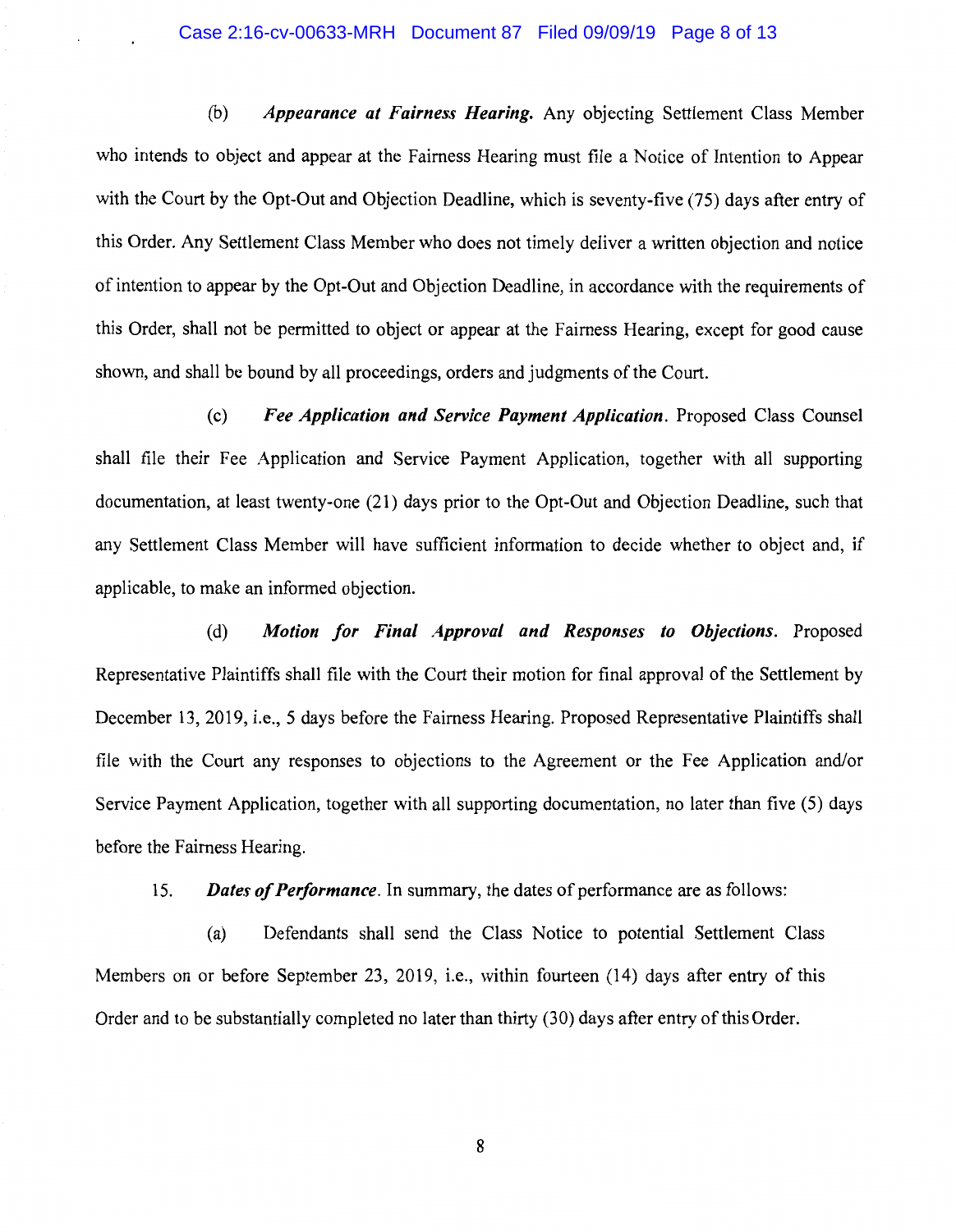#### Case 2:16-cv-00633-MRH Document 87 Filed 09/09/19 Page 9 of 13

(b) Proposed Class Counsel's Fee Application and Service Payment Application, and all supporting materials, shall be filed no later than November 2, 2019, i.e., at least twenty-one (21) days prior to the Opt-Out and Objection Deadline;

( c) Settlement Class Members who desire to be excluded shall mail requests for exclusion postmarked by November 23, 2019, i.e., within seventy-five (75) days after entry of this Order;

(d) All objections to the Agreement, the Fee Application and Service Payment Application shall be mailed and postmarked by November 23, 2019, i.e., within seventy-five (75) days after entry of this Order;

(e) Representative Plaintiffs' final approval motion shall be filed by December 13, 2019, i.e. five (5) days before the Fairness Hearing;

(f) Responses to objections shall be filed no later than December 13, 2019, i.e. five (5) days before the Fairness Hearing;

(g) The Fairness Hearing shall be held on December 19, 2019 at 2:00 p.m.

(h) Settlement Class Members who desire to submit Claim Forms shall do so by November 23, 2019, i.e., seventy-five (75) days after entry of this Order.

16. *Effect of Failure to Approve the Agreement.* In the event the Court does not finally approve the Agreement or certify the Settlement Class, or for any reason the Parties fail to obtain a Final Judgment as contemplated in the Agreement, or the Agreement is terminated pursuant to its terms for any reason, then the following shall apply:

(a) All orders and findings entered in connection with the Agreement shall become null and void and have no further force and effect, shall not be used or referred to for any purposes whatsoever, and shall not be admissible or discoverable in any other proceeding;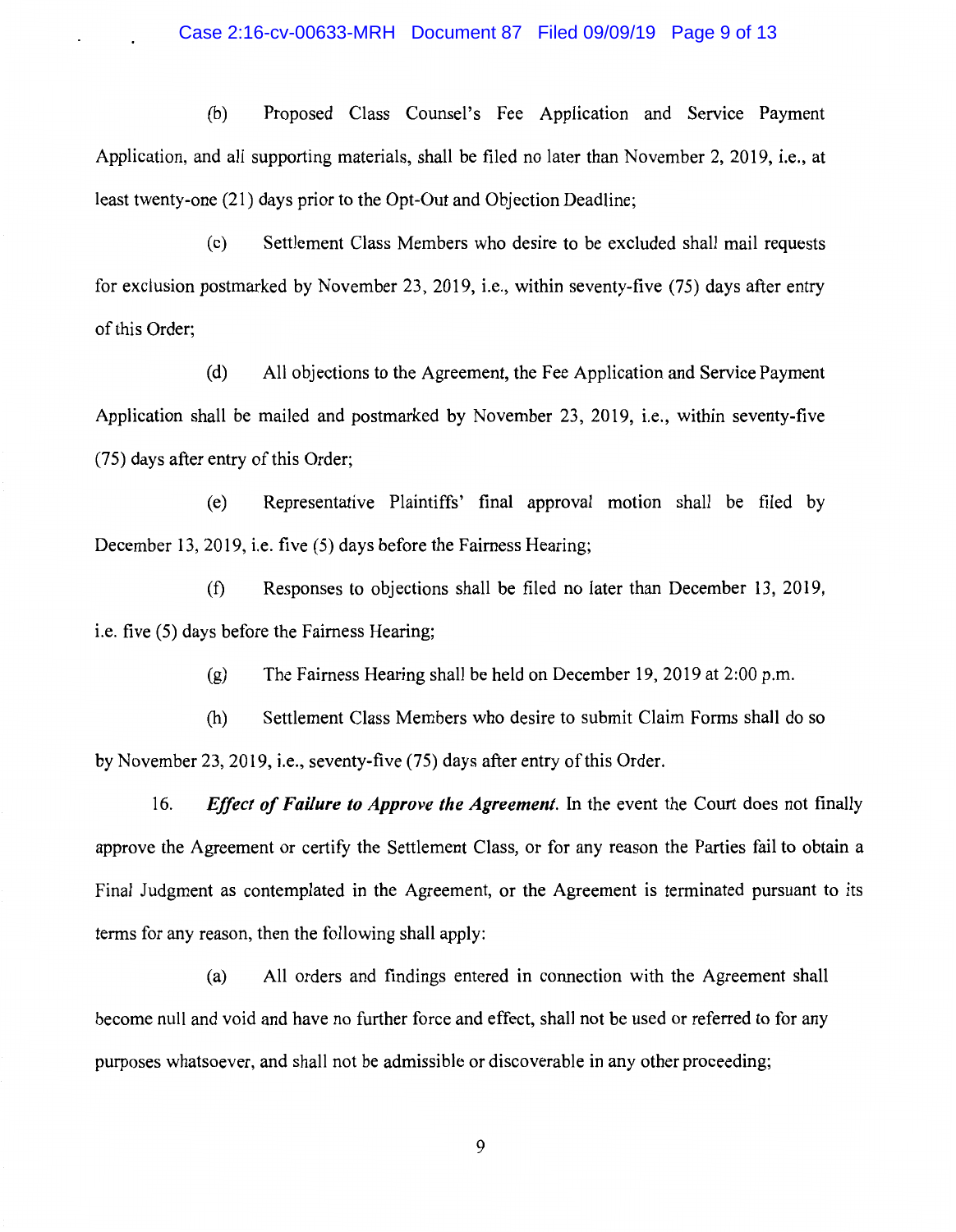#### Case 2:16-cv-00633-MRH Document 87 Filed 09/09/19 Page 10 of 13

(b) Findings related to the likely certification of the Settlement Class pursuant to this Order shall be vacated automatically, and the case shall return to its status as it existed before entry of this Order;

(c) Nothing contained in this Order is, or may be construed as, any admission or concession by or against Defendants or Representative Plaintiffs on any point of fact or law, including, but not limited to, factual or legal matters relating to any effort to certify this case as a class action for purposes of considering settlement approval; and

( d) Nothing in this Order or pertaining to the Agreement shall be used as evidence in any further proceeding in this case, including, but not limited to, motions or proceedings pertaining to treatment of this case as a class action.

17. *Discretion of Counsel.* Counsel are hereby authorized to take all reasonable steps in connection with approval and administration of the Settlement not materially inconsistent with this Order or the Agreement, including, without further approval of the Court, making minor changes to the content of the Class Notice that they jointly deem reasonable or necessary.

18. *Stay of Proceedings Pending Approval of the Settlement.* All proceedings before the Court are stayed pending final approval of the settlement, except as may be necessary to implement the settlement or comply with the terms of the Agreement.

19. *Injunction Against Asserting Released Claims Pending Settlement Approval.*  Pending final determination of whether the settlement should be approved, Representative Plaintiffs, all Settlement Class Members, and any person or entity allegedly acting on behalf of Settlement Class Members, either directly, representatively or in any other capacity, are preliminarily enjoined from commencing or prosecuting against the Released Parties any action or proceeding in any court or tribunal asserting any of the Released Claims, provided, however, that this injunction shall not apply to individual claims of any Settlement Class Members who timely exclude themselves in a manner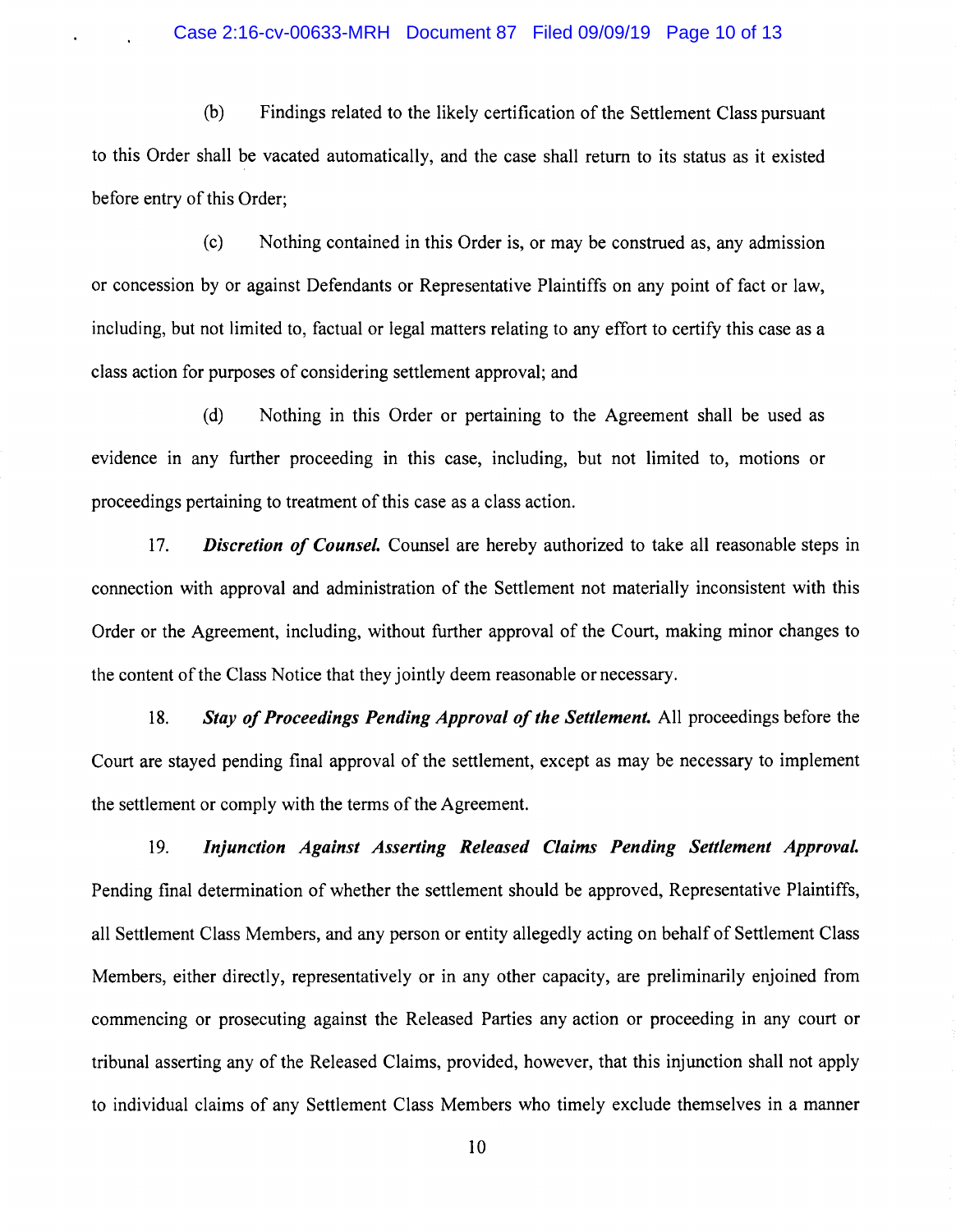that complies with this Order. This injunction is necessary to protect and effectuate the settlement, this Order, and the Court's flexibility and authority to effectuate this settlement and to enter judgment when appropriate, and is ordered in aid of the Court's jurisdiction and to protect its judgments pursuant to 28 U.S.C.  $\S$  1651(a).

20. *Reservation of Rights and Retention of Jurisdiction.* The Court reserves the right to adjourn or continue the date of the Fairness Hearing without further notice to Settlement Class Members, and retains jurisdiction to consider all further applications arising out of or connected with the settlement. The Court may approve or modify the settlement without further notice to Settlement Class Members.

**IT IS SO ORDERED.** 

Anni

Mark R. Hornak Chief United States District Judge

Dated: September 9, 2019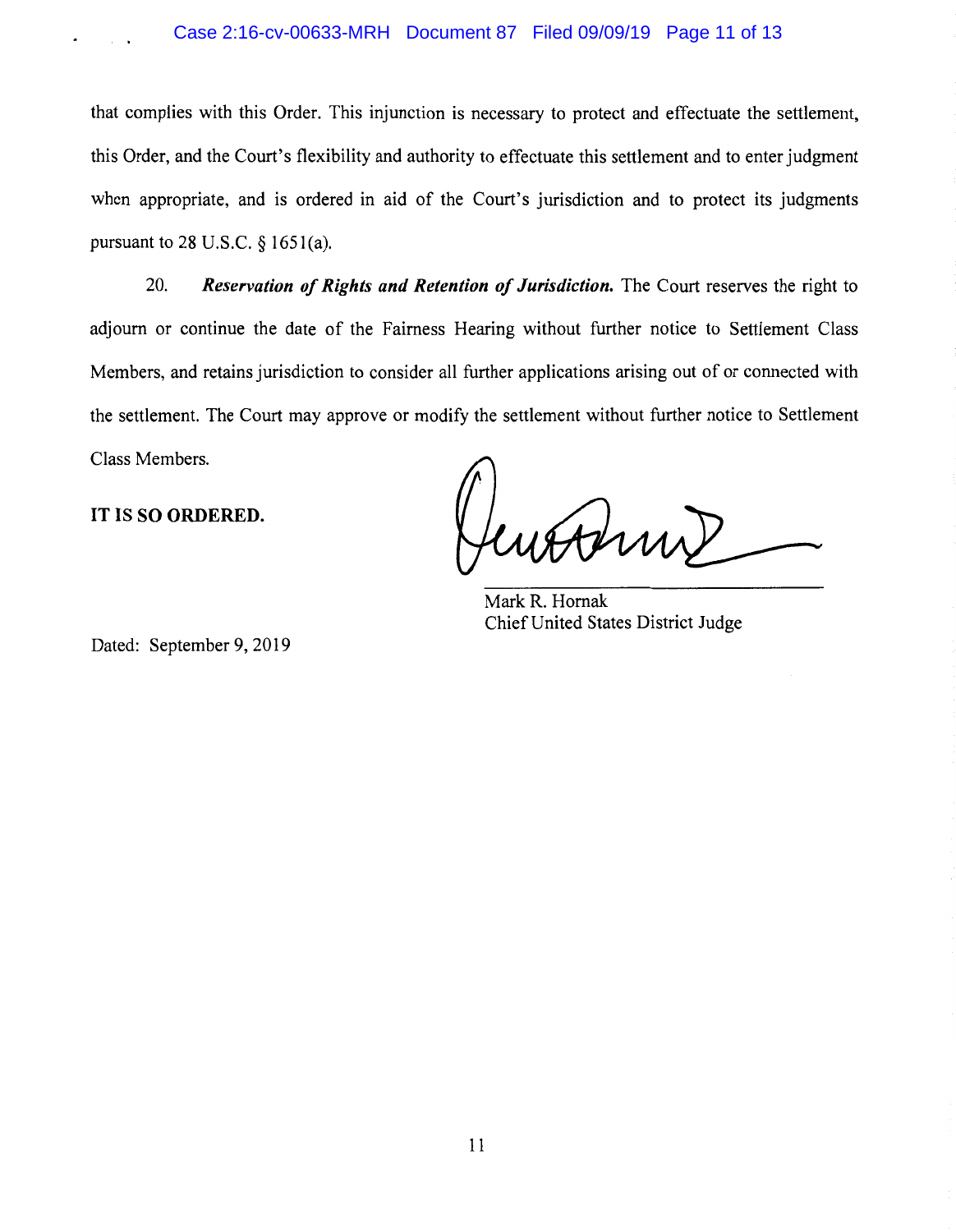*Presented* by:

 $\cdot$  .  $\cdot$  .

Dated: September 5, 2019

Respectfully submitted,

*Isl Gary F Lynch*  Gary F. Lynch

## **CARLSON LYNCH, LLP**

Gary F. Lynch glynch@carlsonlynch.com 1133 Penn Avenue, 5th Floor Pittsburgh, PA 15232 (412) 322-9243

## **AHDOOT & WOLFSON, PC**

Robert R. Ahdoot rahdoot@ahdootwolfson.com Tina Wolfson twolfson@ahdootwolfson.com 10728 Lindbrook Drive Los Angeles, CA 90024 Tel: 310-474-9111 Fax: 310-474-8585

# **FINKELSTEIN & KRINSK LLP**

Jeffrey R. Krinsk, Esq. jrk@classactionlaw.com Trenton R. Kashima, Esq. trk@classactionlaw.com 550 West C Street, Suite 1760 San Diego, California 92101-3579 Tel: (619) 238-1333 Fax: (619) 238-5425

## **BARBAT, MANSOUR & SUCIU PLLC**

Nick Suciu, III nicksuciu@bmslawyers.com 1644 Bracken Rd. Bloomfield Hills, MI 48302